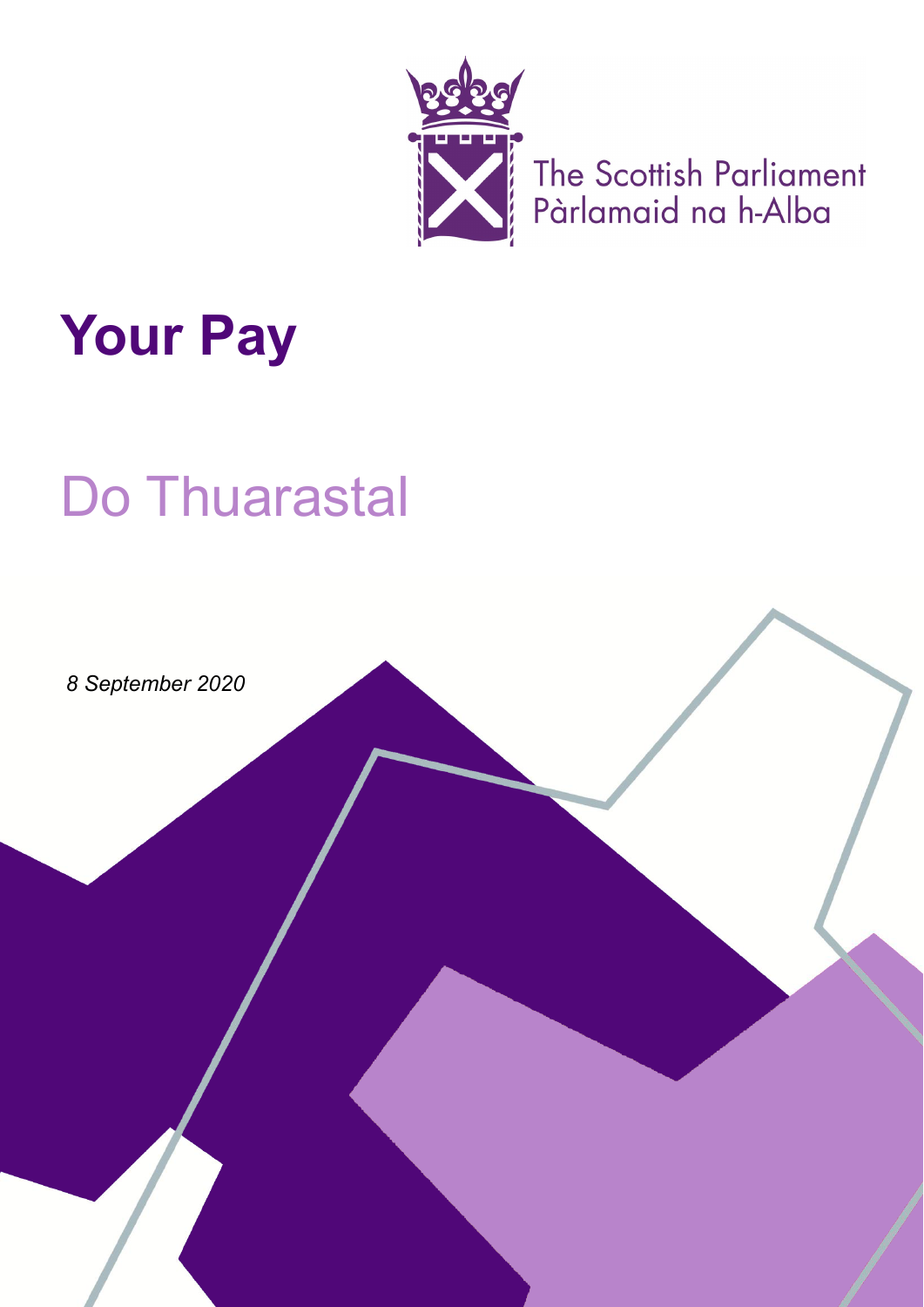#### **Your Pay**

Your salary and associated terms and conditions are detailed in your contract.

#### **Shift Allowance**

If you work 12-hour shifts, you will be paid a pensionable shift allowance of 12½% of your basic salary.

Under certain circumstances, the shift allowance will be withdrawn, for example, where a change of duty means that shifts are no longer worked.

#### **Weekend Allowance**

If you are employed on a contract that requires you to work on a 5 day in 6 rota, you will be paid an allowance of 2% of your basic salary.

#### **On-call Allowance**

If you have a specific rostered commitment to remain continuously and immediately available when you are not at work, you will be paid an on-call allowance at the following rates:

- Weekdays £18.94 for each period between leaving the office and returning to the office the following day
- Weekends and Privilege holidays £28.41 for each full 24-hour period or for a period of less than 24 hours an hourly proportion of £28.41.
- Public Holidays £37.86 for each full 24-hour period or for a period of less than 24 hours an hourly proportion of £37.86.

If and when on-call an emergency arises and you need to attend work, normal overtime rates will apply for time worked in addition to the on-call allowance.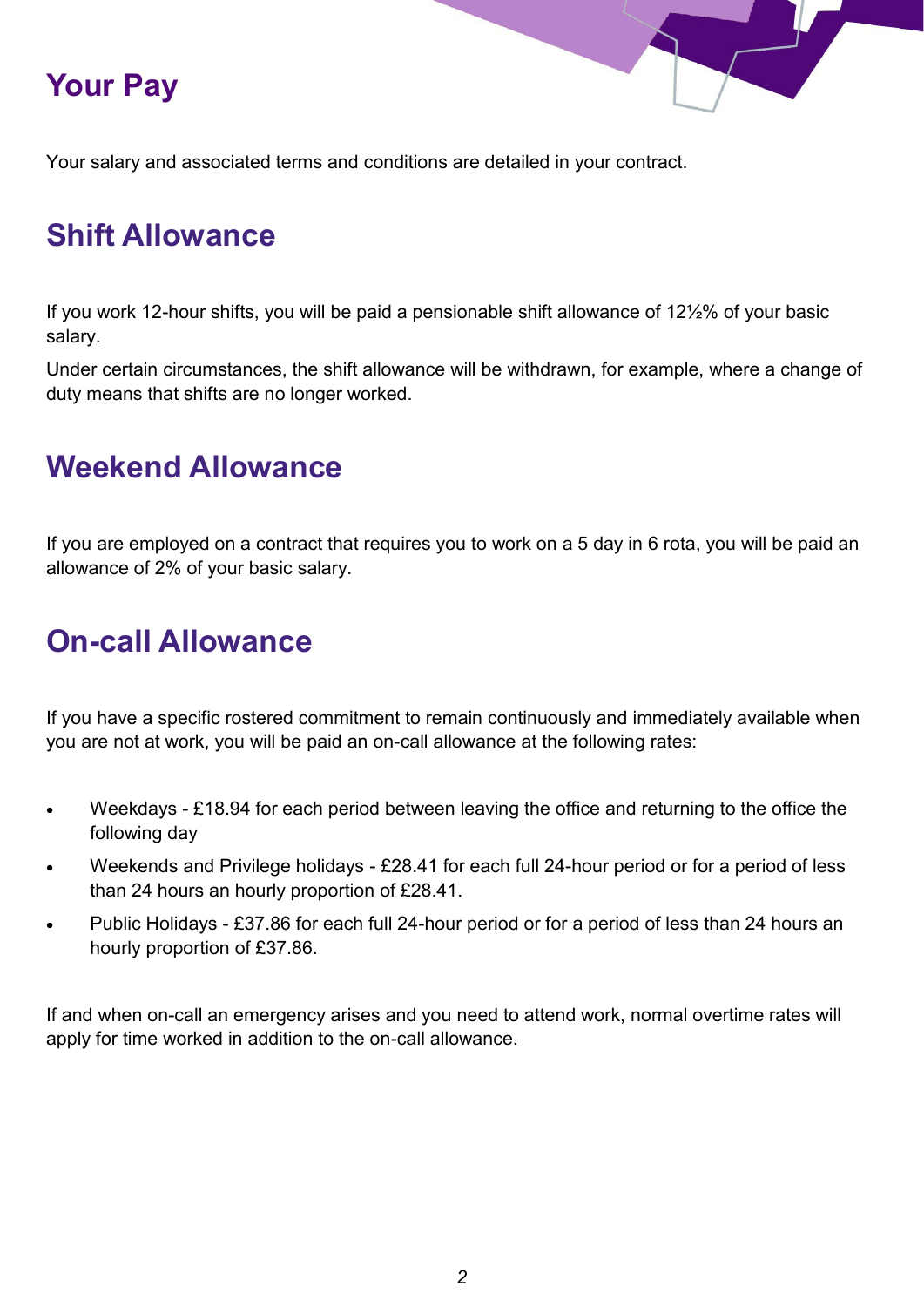#### **Overtime**

You may only work overtime and record outwith bandwidth clockings if this has been approved in advance by your manager. This will be approved as either paid overtime or a flexi credit but cannot be claimed as both.

Under certain circumstances, you may be paid overtime for hours worked within a bandwidth. For example, if you have already worked 9 hours in that day and your manager requires you to work later than this or if you have already accrued an unmanageable Flexible Working Hours credit.

You will be paid at plain time rate for any overtime worked on a day that you are normally scheduled to work and double time for any overtime worked on a day you are not scheduled to work (e.g. Saturday, Sunday, public or privilege holiday, or rest day, whichever is appropriate). The overtime rate for those who are contracted to work 37 hours per week is calculated as follows:

Annual salary  $\div$  52  $\div$  37

Staff who work part-time hours should refer to their Contract of Employment to see the specific overtime arrangements that apply to them.

#### **Night Duty Allowance**

If you are required to work overtime between the hours of 8:00pm and 6:00am, you will be paid a night duty allowance of 33.3% of your hourly overtime rate in addition to the approved overtime. Please note that as Night Duty Allowance is pensionable, it must be paid as opposed to granted as a flexible working credit. An example of this type of work may be during the election evening to ensure documents and resources and ready for new Members. This allowance is not payable to shift-workers as shift workers already receive a monthly shift allowance.

#### **Payment of Travel Time**

If you are required to travel on official business outwith your normal bandwidth, you will be paid for the time spent travelling and associated travelling costs. In agreement with your line manager this may also be claimed as flexi credit. You will not be paid for time spent travelling and associated travelling costs between your home and normal place of work except where you are travelling to and from work at the weekend or on public and privilege holidays to work overtime. Travel time is paid at the same rates as those for overtime.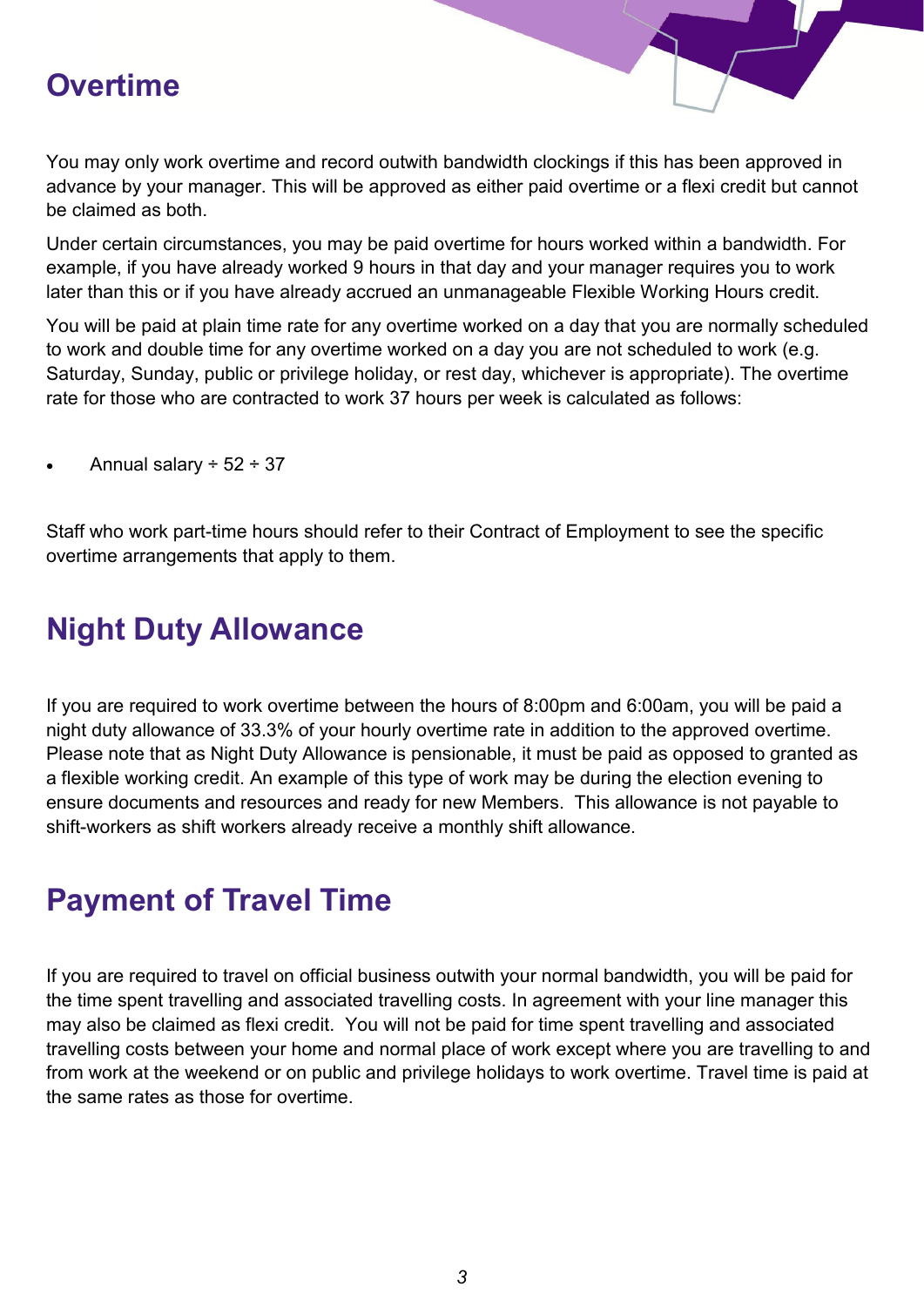#### **Starting Pay on Promotion**

If you are promoted to a higher grade your starting pay on promotion will be the minimum of the scale of the higher grade. If you have previously worked at a higher grade, any time spent in the higher grade will be used to calculate your new spine point and progression date.

Example 1: You are promoted from grade 2 to grade 3 however you have previously worked on a temporary promotion basis on the minimum of grade 3 for 6 months. This means your starting pay on promotion will be the grade 3 minimum and your progression date will be accelerated by 6 months to reflect your previous grade 3 service meaning you will only need to work a further 6 months on the grade 3 minimum before moving up to the next spine point.

Example 2: You are promoted from grade 3 to grade 4 however you have previously worked on a temporary promotion basis on the minimum of grade 4 for 15 months during which you progressed to the next spine point on the grade 4 salary scale. This means your starting pay on promotion will be the same spine point you attained during your previous period of temporary promotion and your progression date will be accelerated by 3 months due to the progression credit previously accrued at grade 4. You will only need to work a further 9 months at grade 4 before moving up to the next spine point.

#### **Pay on Temporary Promotion**

If you are covering the duties of a vacant post in a higher grade, you will be paid the rate you would be paid on promotion. Temporary promotion will be available to cover vacancies, maternity leave and long-term sick leave, but no other purpose. It will not be granted to cover annual leave or the absence of a colleague on official business. A minimum qualifying period of 4 weeks will apply.

#### **Overpayments**

We will make every effort to ensure that you are paid the correct salary and allowances. However, occasionally, overpayments may occur through, for example, retrospective unpaid special leave having been granted or as a result of an error. If such a situation does occur, it is your responsibility to draw to the attention of the Pay and Pensions Team any such discrepancies. If you have accepted an overpayment in good faith, we will recover the overpayment at a rate convenient to you.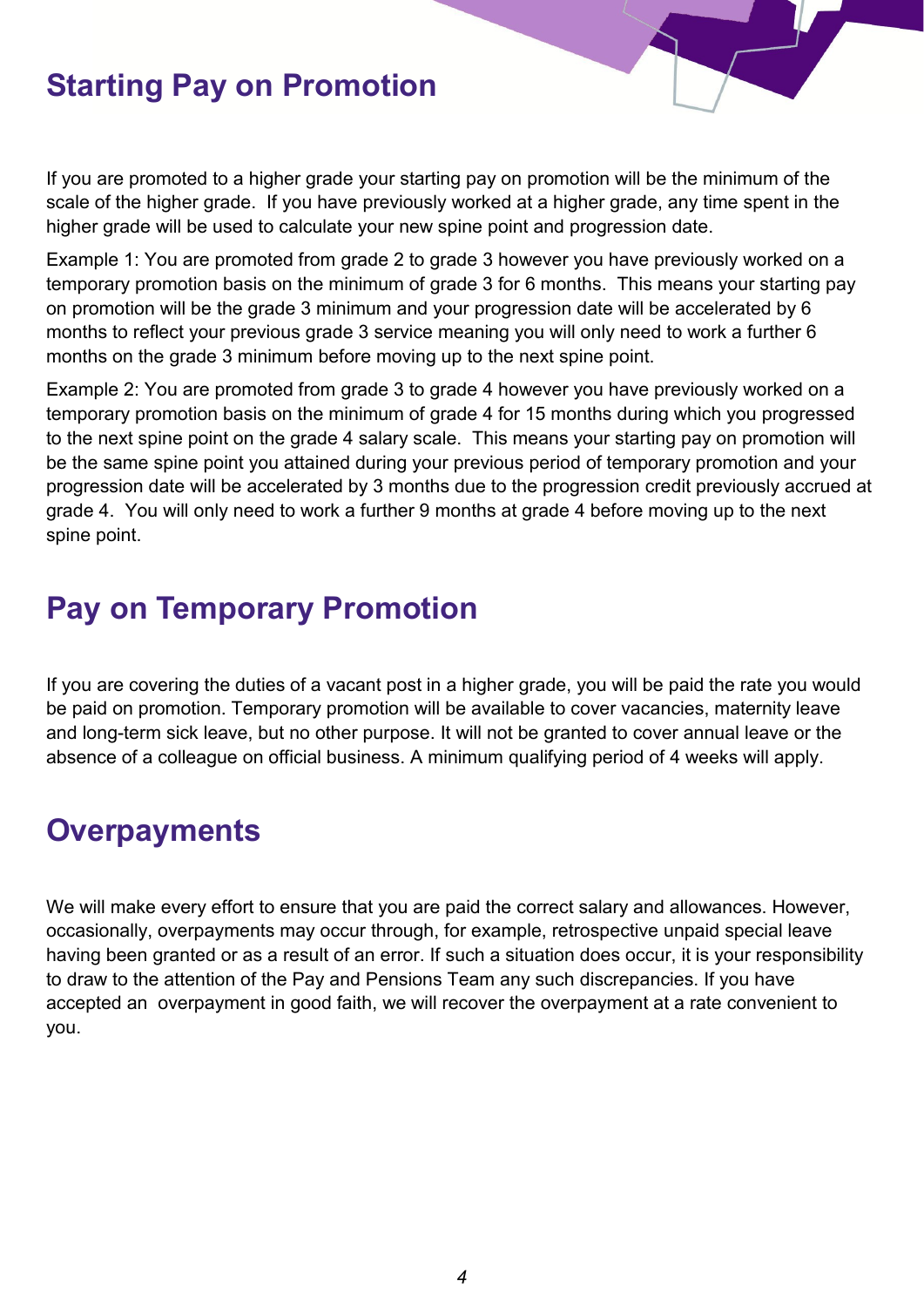#### **Authorised Deductions from Pay**

The SPCB is required to make certain statutory deductions from your pay, e.g. income tax, national insurance and superannuation contributions. The SPCB may also deduct from your pay any sum which you may owe us during the course of your employment. Further details can be found in your Contract of Employment.

#### **Enquiries**

If you have any enquiries about your pay please contact the [Pay and Pensions Team.](mailto:PayandPensionEnquiries@Parliament.Scot)